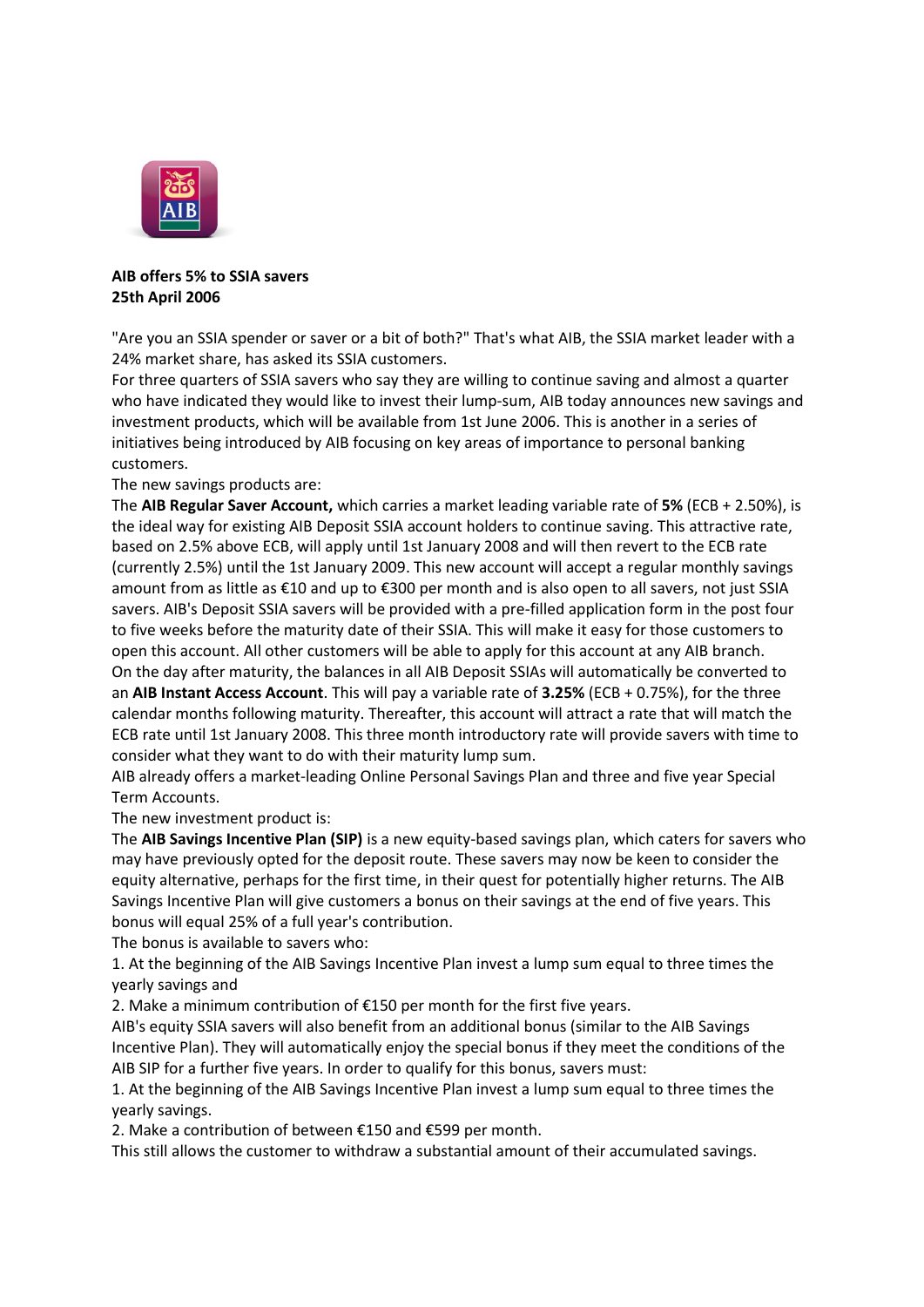For those customers who have AIB **Equity SSIAs** (PIPSSIA), they will be pleased to hear that they have outperformed Deposit SSIAs by a range of between 17%\* for investors in the AIB Managed fund to 30%\* for the Irish Equity fund.

\*(based on both deposit and equity SSIAs commenced on 30th April 2002, up to 31st March 2006) Hugh O'Keeffe, Head of Resources Strategy & Products, AIB Bank ROI, said:

"SSIAs have created a culture of saving in Ireland, which our research suggests will continue long past the maturity of these accounts. AIB's enhanced range of products for savers and investors further strengthens its market-leading personal banking offering. These offerings are backed by AIB's 2,000 specially trained staff in over 275 branches to guide people through their financial options as they decide what to do with their SSIA money. All in all, a very compelling proposition." **AIB will be launching initiatives in the mortgage and personal lending sector in the next few** 

**ENDS**

For further information please contact: Ronan Sheridan Group Press Officer AIB Group Bankcentre Ballsbridge Dublin 4 Tel: 01 641 4651

**weeks, which will cater for SSIA spenders and other customers.**

Hugh O'Keeffe Head of Resources Strategy & Products AIB Bankcentre Ballsbridge Dublin 4 Tel: 01 641 3288